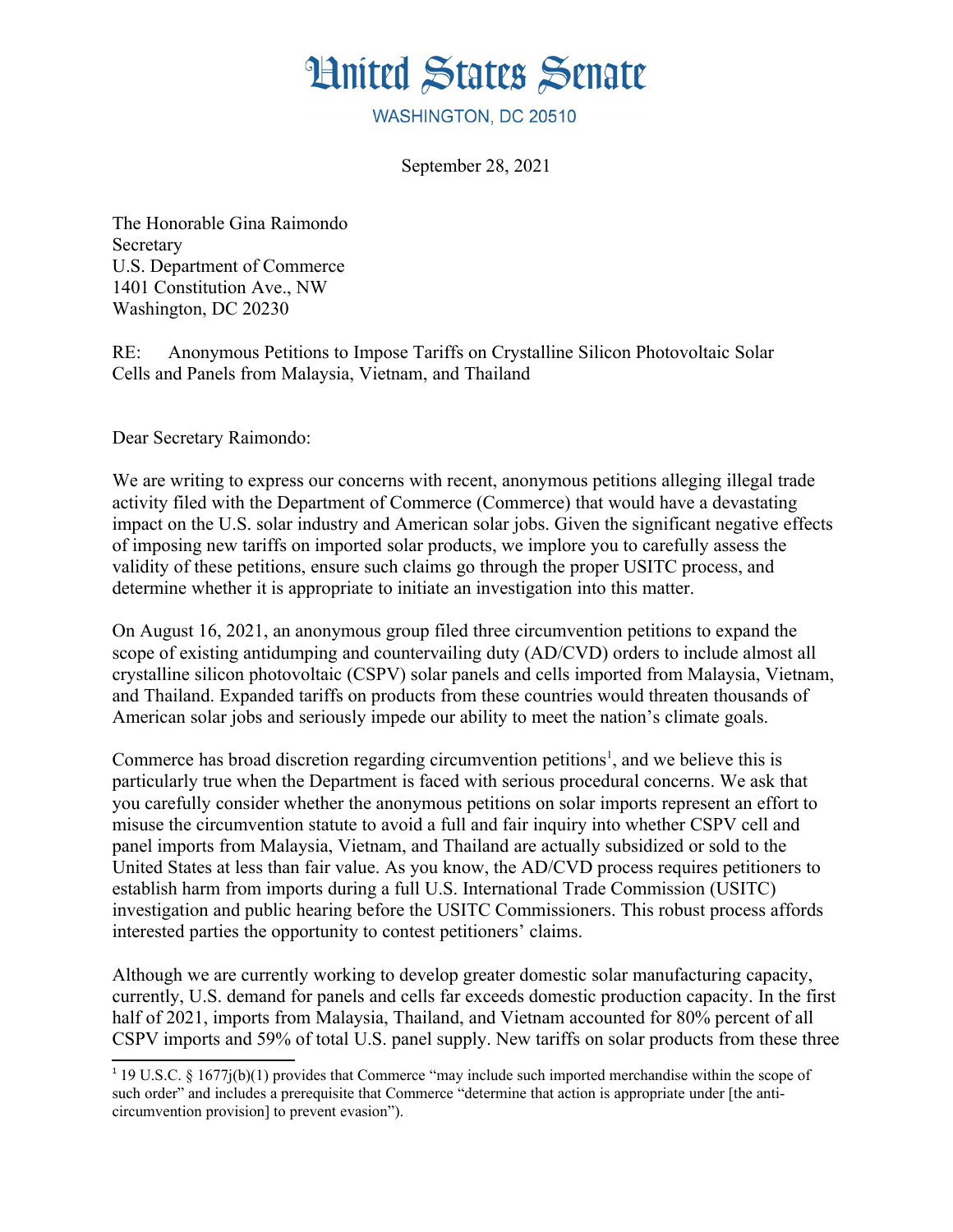countries would stall many ongoing and planned U.S. solar projects, negatively impacting every segment of the U.S. solar industry and resulting in significant job losses. In particular, the tariffs would have direct impact on the almost ninety percent of solar jobs in the United States that are not in the manufacturing sector. The President's ambitious climate and solar deployment goals also would be put at serious risk given the Administration's focus on solar as a principal solution to addressing climate change.

Given the likely impact of these proposed tariffs and the procedural questions identified above, we ask that you give careful consideration to the validity of these petitions and whether it is appropriate to initiate a formal investigation in this matter.

Thank you in advance for your attention to these important issues.

Sincerely,

Jacky Rosen United States Senator

Angus S. King, Jr. United States Senator

Martin Heinrich United States Senator

Thomas R. Carper United States Senator

Michael F. Bennet United States Senator

Sheldon Whitehouse United States Senator